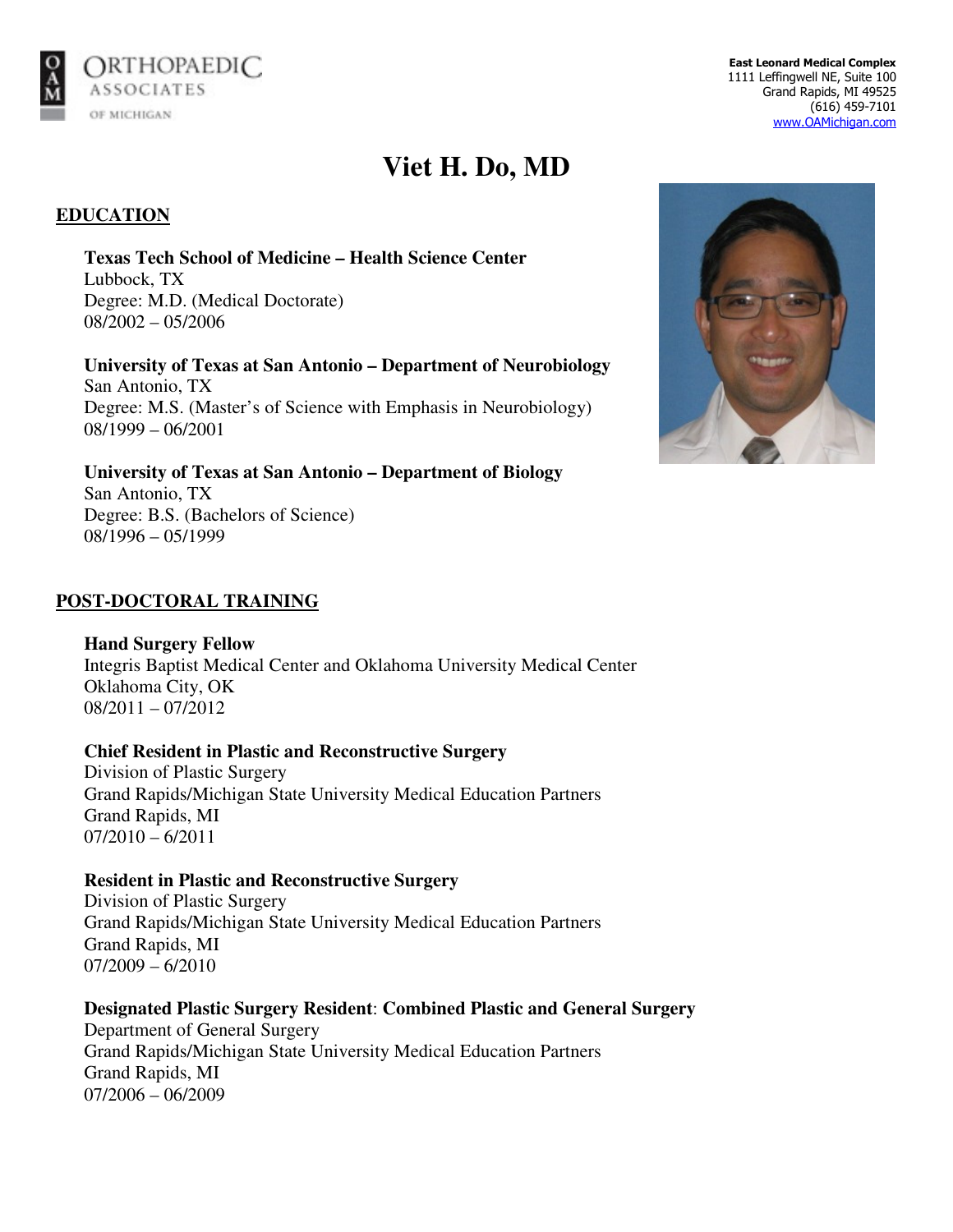

## **CERTIFICATIONS**

Board Certified - American Board of Plastic Surgery - 2016

## **PROFESSIONAL EXPERIENCE**

#### **Hand/Plastics and Reconstructive Surgeon**

Orthopaedic Associates of Michigan 1111 Leffingwell Ave NE Grand Rapids, MI 49525 2012 – Current

**Clinical Instructor**  Michigan State University – College of Human Medicine Grand Rapids, MI 7/2009 – Current

# **Stryker International Fellow – Operation Smile**

Norfolk, VA 02/2011

#### **Research Associate**

University of Texas at San Antonio – Cajal Neuroscience Research Center San Antonio, TX 06/2001 – 07/2002

#### **University Instructor**

Neurobiology and Intro to Biology University of Texas at San Antonio – Department of Biology San Antonio, TX 08/1999 – 05/2001

## **Research Assistant**

University of Texas at San Antonio – Cajal Neuroscience Research Center San Antonio, TX 05/1998 – 05/2001

# **HOSPITAL ASSOCIATIONS**

**Metro Health Hospital**  2013 – Current

**Spectrum Health Butterworth and Blodgett Hospitals**  2012 – Current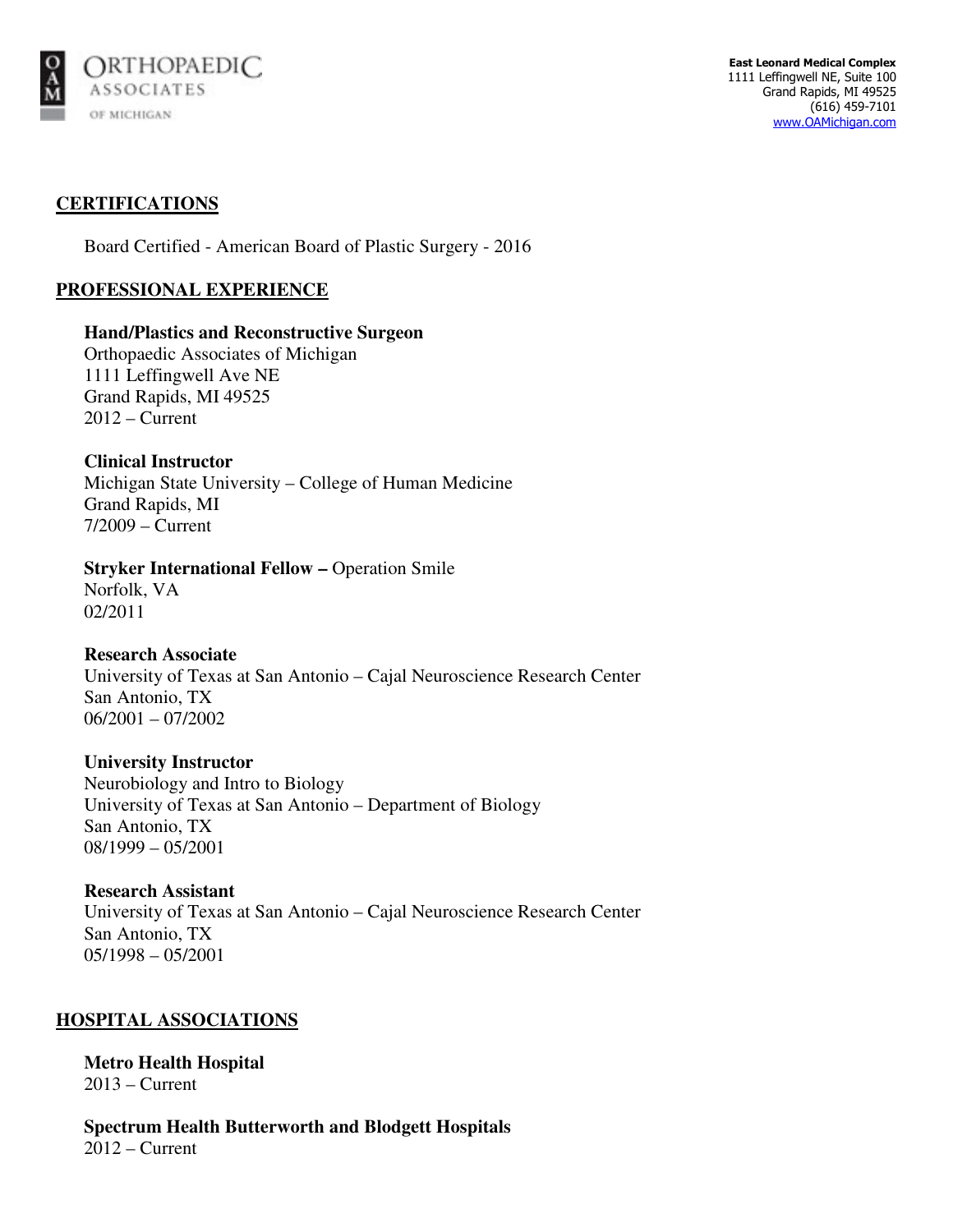

## **PEER-REVIEWED PUBLICATIONS**

- **Do VH**, Trzcinski D, Rayan GM. Perception of the Esthetic and Functional Outcomes of Duplicate Thumb Reconstruction. *Hand (N Y).* 2013 Sep;8(3):282-90
- Rayan G**, Do V**. Dorsoradial Capsulodesis for Trapeziometacarpal Joint Instability. *J Hand Surg Am.* 2013 Feb;38(2):382-7
- Neaman KC, Boettcher AK, **Do VH**, Mulder C, Baca M, Renucci JD, Vanderwoude DL. Cosmetic rhinoplasty: revision rates revisited. *Aesthet Surg J.* 2013 Jan 1;33(1):31-7
- Martinez CO, **Do VH**, Derrick BE. Endogenous opioid peptides contribute to associative LTP in the hippocampal CA3 region. *Neurobiol Learn Mem.* 2011 Sep;96(2):207-17
- Neaman KC, **Do VH**, Olenzek EK, Baca M, Ford RD, Wilcox RM. Outdoor Recreational Fires: A Review of 329 Adult and Pediatric Patients. *J Burn Care Res.* 2010 Nov-Dec;31(6):926-30.
- **Do VH**, Shifrin DA, Oostendorp L. Lymphoma of the breast capsule in a silicone implant reconstructed patient. *Am Surg*. 2010 Sep;76(9):1030-1.
- Sanberg CD, Jones FL, **Do VH**, Dieguez D, Derrick BE. 5-HT1a Receptor antagonists block perforant path-dentate LTP induced in novel, but not familiar, environments. *Learn Mem.* 2006 Jan-Feb;13(1):52- 62.
- Kosub KA, **Do VH**, Derrick BE. NMDA receptor antagonists block heterosynaptic long-term depression (LTD) but not long-term potentiation (LTP) in the CA3 region following lateral perforant path stimulation. *Neurosci Lett.* 2005 Feb 1;374(1):29-34.
- O'Boyle MP, **Do VH**, Derrick BE, Claiborne BJ. In vivo recordings of long-term potentiation and long-term depression in the dentate gyrus of the neonatal rat. *J Neurophysiol.* 2004 Feb;91(2):613-22.
- **Do VH**, Martinez CO, Martinez JL Jr, Derrick BE. Long-term potentiation in direct perforant path projections to the hippocampal CA3 region in vivo. *J Neurophysiol.* 2002 Feb;87(2):669-78.
- Villarreal DM, **Do VH**, Haddad E, Derrick BE. NMDA receptor antagonists sustain LTP and spatial memory: active processes mediate LTP decay. *Nat Neurosci.* 2002 Jan;5(1):48-52.
- Martinez CO, **Do VH**, Martinez JL Jr, Derrick BE. Associative long-term potentiation (LTP) among extrinsic afferents of the hippocampal CA3 region in vivo. *Brain Res.* 2002 Jun 14;940(1-2):86-94.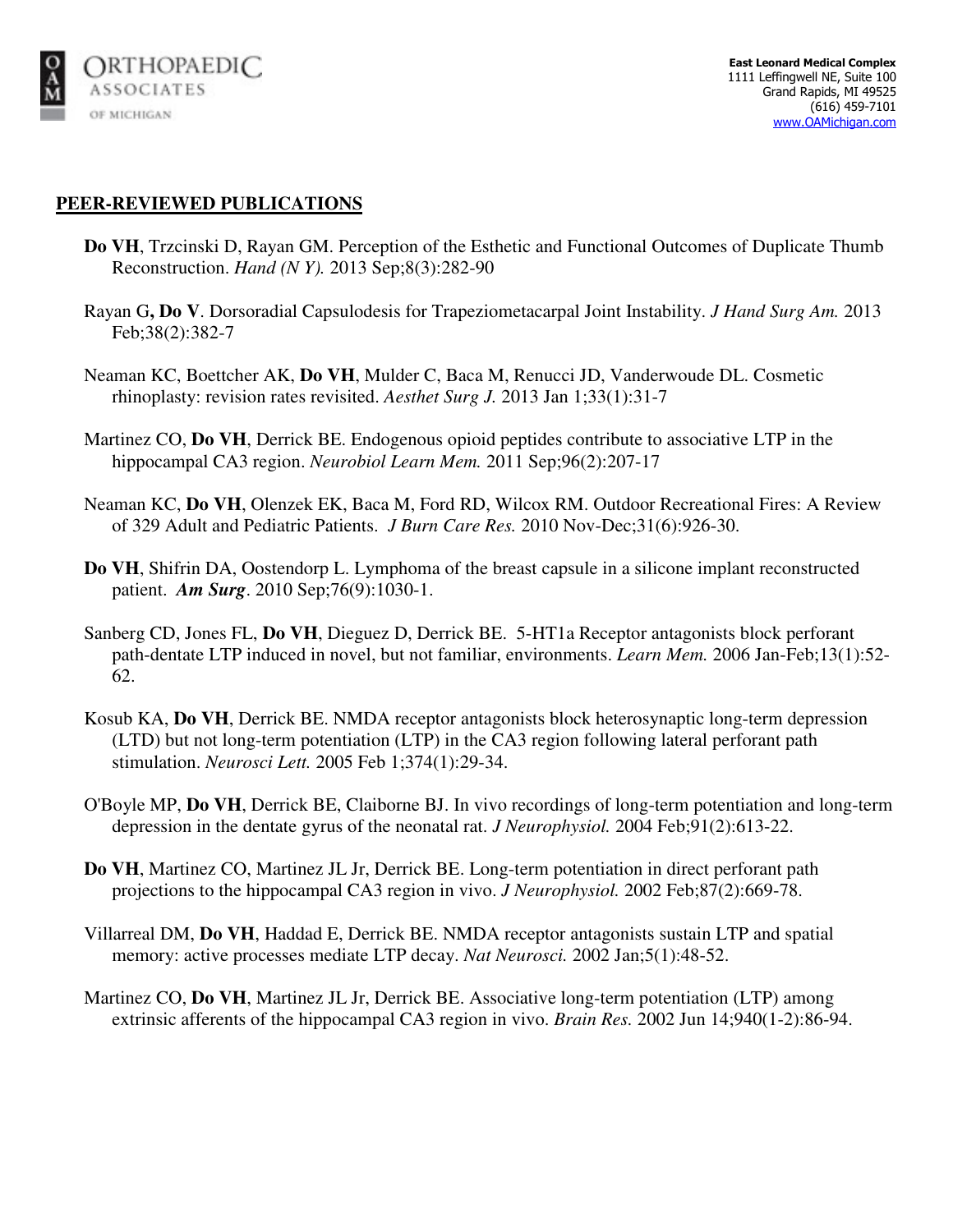

#### **CONFERENCE PRESENTATIONS**

- **Do VH,** Rayan GM. **"**Dorsoradial Capsulodesis for Post-traumatic Trapeziometacarpal Joint Instability." *38th Annual Visiting Professorship Conference, Oklahoma City, OK, 2012*
- **Do VH**, Neaman KC, Armstrong SD, Bajnaurah R, Ebner B, Mann RJ. "Double Opposing Buccal Flap Procedure For Palatal Lengthening." *Plastic Surgery Senior Residents Conference (ASPS), Nashville, TN. 2011.*
- **Do VH**, Neaman KC, Olenzek EK, Baca M, Ford RD, Wilcox RM. "Outdoor Recreational Fires: A Review of 329 Adult and Pediatric Patients." *Michigan Academy of Plastic Surgery, Mackinac Island, MI. 2010.*
- **Do VH**, Neaman KC, Olenzek EK, Baca M, Ford RD, Wilcox RM. "Outdoor Recreational Fires: A Review of 329 Adult and Pediatric Patients." *Grand Rapids Medical Education Research Center – Research Day*, Grand Rapids, MI. 2010.
- Olenzek EK**, Do VH**, Neaman KC, Baca M, Ford RD, Wilcox RM. "Campfires Injuries: The West Michigan Experience." *Grand Rapids Medical Education Research Center – Research Day*, Grand Rapids, MI. 2009.
- **Do VH**, Armstrong SD, Ford RD. "A retrospective analysis of human acellular dermal matrix in two-stage breast reconstruction". *Michigan Academy of Plastic Surgery, Mackinac Island, MI. 2008.*
- **Do VH**, Shifrin DA, Oostendorp L. "Lymphoma of the breast capsule in a silicone implant reconstructed patient". *Grand Rapids Medical Education Research Center – Research Day*, Grand Rapids, MI. 2008.
- Kosub KA, **Do VH**, Derrick BE. "The glutamatergic NMDAr receptor antagonist CPP blocks heterosynaptic LTD at the medial perforant path – CA3 synapse", *Society for Neuroscience Meeting,*  Orlando, FL, 2002.
- **Do VH**, Derrick BE "The 5HT-1A receptor antagonist WAY 100635 blocks LTP at the medial perforant path – dentate gyrus synapse", *Society for Neuroscience Meeting,* San Diego, CA*,* 2001.
- **Do VH**, Martinez CO, Derrick BE. "Long-term potentiation in basolateral amygdala projections to the nucleus accumbens: NMDAr dependence and interaction with the fimbria/fornix response", Society *for Neuroscience Meeting*, Miami, FL, 1999.
- **Do VH**, Haddad EV, Derrick BE. "Mossy fiber stimulation sufficient to induce synaptogenesis enhances spatial working memory", *Society for Neuroscience Meeting*, Miami, FL, 1999.
- **Do VH**, Martinez CO, Derrick BE. "Opioid receptor activation is not essential for the induction of associative lateral perforant path-CA3 LTP", *Society for Neuroscience Meeting*, Los Angeles, CA*,* 1998.